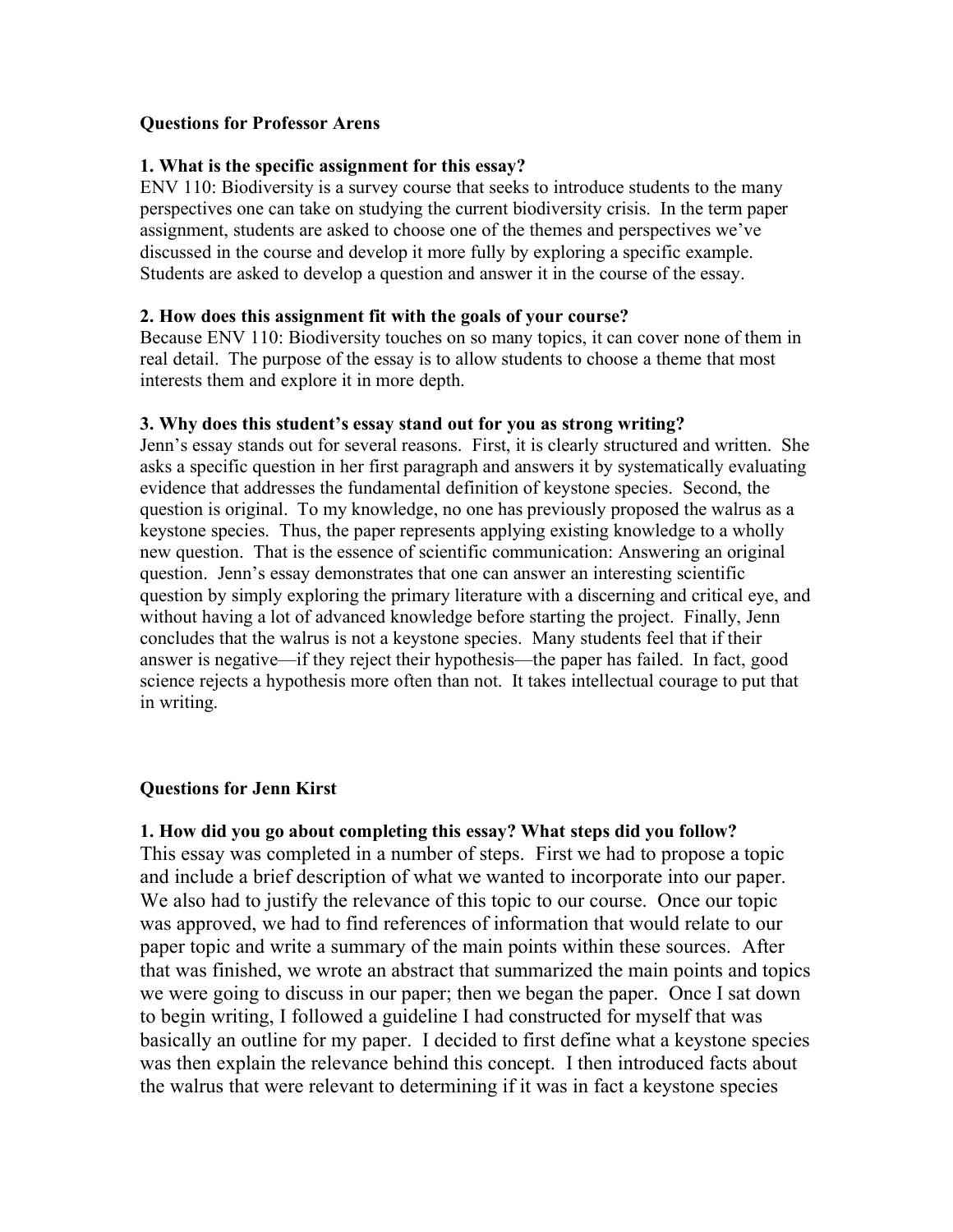following up with the connection between these facts and the definition of a keystone species. Lastly I concluded my research.

## **2. What was the most challenging aspect of this essay assignment?**

For me the most challenging part of this essay was perhaps finding a topic that I felt I could go into a lot of detail about without overloading the reader with information. I wanted to make sure anyone, not just people with background knowledge of this topic, could follow my paper and understand what steps I took in reaching my conclusion.

## **3. How does this essay connect to your work in the course as a whole?**

This essay connected to my work in the course as a whole because biodiversity is the measure of the variety of kinds of organisms present within an ecosystem. It is inevitable that organisms in an ecosystem will interact together and this interaction will lead to competition. Organisms can only co-exist once they develop niche differentiation. Within the ecosystem, certain organisms have bigger roles than others and are called keystone species if their influence exceeds their abundance. What I did in my essay was try to find a connection between a specific species, the walrus, and a keystone role within the species' ecosystem. What I found was that the walrus does not have the most influence or control over its environment as other species found in that same environment do.

# **4. What is the most important thing you learned from doing this essay?**

The most important thing I learned was how to find something that interests me, and develop it into research. I am very interested in how ecosystems work and how species interact with another and this essay helped me to understand one way that this interest can be applied to real-world studies.

**5. Describe the way your Writing Colleague supported you in the process of writing.** My writing colleague helped me in the proof-reading part of this essay. I would submit a draft to her and she would comment on it, making sure I was staying on track with my original plan and was within the requirements of the assignment.

# **Questions for Amanda Bartlett, Writing Colleague**

**1. Describe the way you supported the student in completing this writing project.**  The term paper was divided up in sections that were handed in separately. The research, References Cited page, abstract, and drafts were all done in steps. We had meetings for all the different parts and went over what needed to be in each one and what small changes should be made for the next part.